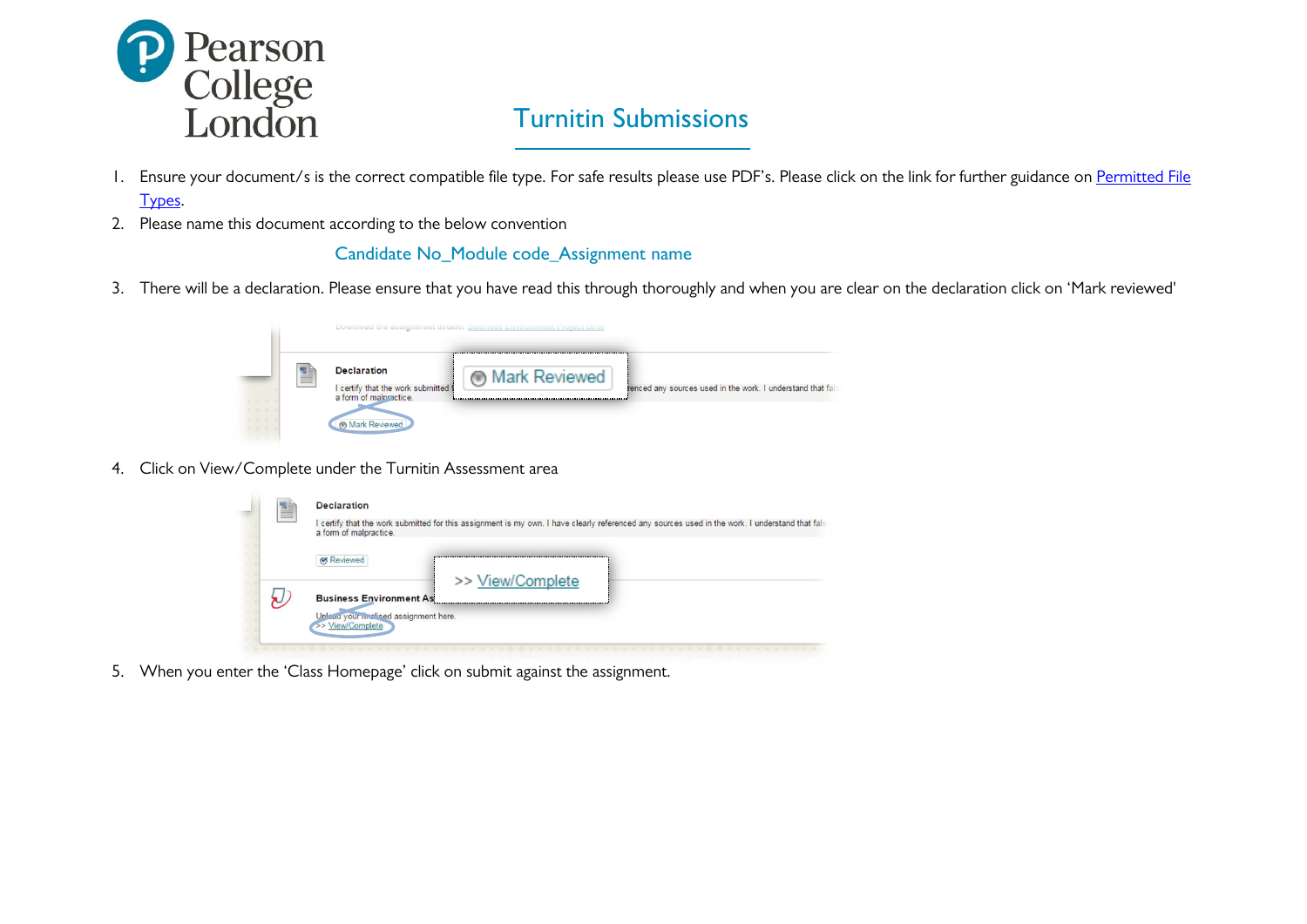| Assignment Inbox<br>preferences                                                                                                                           |      |                                   |                                                                                                                                                                                                                                                                                                                                                                                   |          |
|-----------------------------------------------------------------------------------------------------------------------------------------------------------|------|-----------------------------------|-----------------------------------------------------------------------------------------------------------------------------------------------------------------------------------------------------------------------------------------------------------------------------------------------------------------------------------------------------------------------------------|----------|
|                                                                                                                                                           |      |                                   | Welcome to your new class homepage! From the class homepage you can see all your assignments for your class, view additional assignment information, submit your work,                                                                                                                                                                                                            | $\times$ |
| and access feedback for your papers.<br>Hover on any item in the class homepage for more information.                                                     |      |                                   |                                                                                                                                                                                                                                                                                                                                                                                   |          |
|                                                                                                                                                           |      |                                   |                                                                                                                                                                                                                                                                                                                                                                                   |          |
|                                                                                                                                                           |      |                                   |                                                                                                                                                                                                                                                                                                                                                                                   |          |
|                                                                                                                                                           |      | <b>Class Homepage</b>             |                                                                                                                                                                                                                                                                                                                                                                                   |          |
|                                                                                                                                                           |      | Assignment Inbox: Saida - Sandbox | his is your class homepage. To submit to an assignment click on the "Submit" button to the right of the assignment name. If the Submit button is grayed out, no submissions can be mad<br>the assignment. If resubmissions are allowed the submit button will read "Resubmit" after you make your first submission to the assignment. To view the paper you have submitted, clicl |          |
| e "View" button. Once the assignment's post date has passed, you will also be able to view the feedback left on your paper by clicking the "View" button. | Info | Dates                             | <b>Submit</b><br>                                                                                                                                                                                                                                                                                                                                                                 |          |

- 6. Your first and last name will be pre-populated with respect to the account in use and locked.
- 7. Please fill in the submission title to match the same format as the above of its file name.

## Module code\_Assignment name\_Student number

8. Browse your computer, USB, Google Drive or dropbox for your assignment and then click upload.

| Submission title                                                        |                                                |            |
|-------------------------------------------------------------------------|------------------------------------------------|------------|
| Module code_Assignment name_Student number                              |                                                |            |
|                                                                         | What can I submit?                             |            |
| What can I submit?<br>Choose the file you want to upload to TurnitinUK: | Module code_Assignment name_Student number.pdf | Clear file |
| Choose from this computer                                               | Upload<br>Cancel                               |            |
| 83<br>Choose from Dropbox<br>Choose from Google Drive                   |                                                |            |
|                                                                         |                                                |            |
| Upload<br>Cancel                                                        |                                                |            |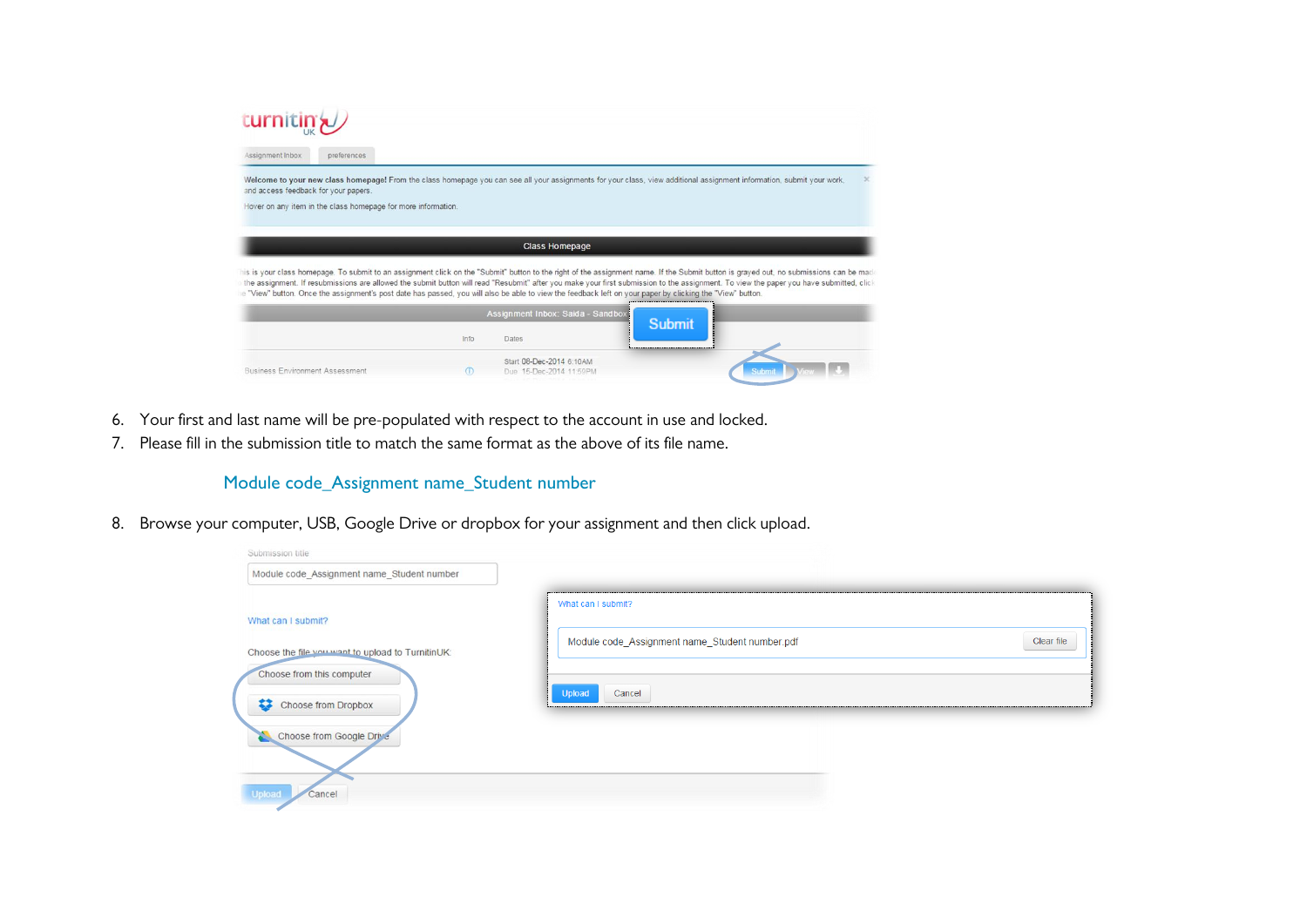9. You will be given a preliminary view of your submission. Please look through the document and ensure what you are submitting is correct. Check the title, filename and click confirm once you are happy with the content.

| Please confirm that this is the file you would like to submit |                                                                                                                                                                                                                                                                                                                                                                                                                                                                     |  |
|---------------------------------------------------------------|---------------------------------------------------------------------------------------------------------------------------------------------------------------------------------------------------------------------------------------------------------------------------------------------------------------------------------------------------------------------------------------------------------------------------------------------------------------------|--|
| Author:                                                       | Page 1<br>$\ll$<br>$\rightarrow$                                                                                                                                                                                                                                                                                                                                                                                                                                    |  |
| Saida Begum PreviewUser                                       |                                                                                                                                                                                                                                                                                                                                                                                                                                                                     |  |
| <b>Assignment title:</b>                                      |                                                                                                                                                                                                                                                                                                                                                                                                                                                                     |  |
| <b>Business Environment Assessment</b>                        | <b>PEARSON</b><br><b>Viva Examination</b>                                                                                                                                                                                                                                                                                                                                                                                                                           |  |
|                                                               | COLLEGE<br><b>Briefing Sheet</b>                                                                                                                                                                                                                                                                                                                                                                                                                                    |  |
| Submission title:                                             | <b>At Business Management (All co</b>                                                                                                                                                                                                                                                                                                                                                                                                                               |  |
| Module code_Assignment name_Student number                    | Programme<br>Are Dropt for Business<br><b>Module Name</b><br><b>BALL</b><br><b>Module Code</b>                                                                                                                                                                                                                                                                                                                                                                      |  |
| File name:                                                    | tevel<br><b>Level 8</b><br><sup>ph</sup> amony 2015<br>Please see allushed a hedule for your group's<br>Data of examination, Start time and<br><b>Finish time</b>                                                                                                                                                                                                                                                                                                   |  |
| Module code_Assignment name_Student                           | <b>CONTRACTOR</b><br><b>Carroll</b><br>Venue<br><b>Book End 4</b><br>las presental<br>Adobe an a markets start                                                                                                                                                                                                                                                                                                                                                      |  |
| number.pdf                                                    | <b>Permitted Materials and equipment</b><br>Next coppe of the shiko.<br>(he be supplied by student)<br>property Projecting and property for<br>Materials and equipment supplied by<br>equipment<br><b>Pearson College at venue</b>                                                                                                                                                                                                                                  |  |
| File size:                                                    | This that ensure that you arrive at the sustituation arrive at least 13 minutes prior is<br>the start of the suprimation. The expressions will start promptly at the designated start                                                                                                                                                                                                                                                                               |  |
| 399.22K                                                       | time. Anyone who arrives after their designated start time but at least 12 minutes prior<br>to the Angeles and Brick time, will be assembled to take the expression but sell not be<br>allowed are early time. Among who arruns lets than 30 minutes pronts the designated<br>front time will not be permitted to take the examination and will be marked as about<br>If the examination versus is not familiar to you, you are advised to your it prior to the day |  |
| Page count:                                                   | of the assessments as that you became more function with the munk and the layout of<br>the building<br>It is the negotiating of each student to time the home hotel between the the evening                                                                                                                                                                                                                                                                         |  |
| $\overline{2}$                                                | Spens will not be supplied or made available at the versus:<br>a. Performance Grant<br>9. Any Permitted Materials and/or equipment which you wish to use (see about)<br>There will be a click at the communities sense.                                                                                                                                                                                                                                             |  |
| Word count:                                                   |                                                                                                                                                                                                                                                                                                                                                                                                                                                                     |  |
| 405                                                           |                                                                                                                                                                                                                                                                                                                                                                                                                                                                     |  |
| Character count:                                              |                                                                                                                                                                                                                                                                                                                                                                                                                                                                     |  |
| 2085                                                          |                                                                                                                                                                                                                                                                                                                                                                                                                                                                     |  |
|                                                               |                                                                                                                                                                                                                                                                                                                                                                                                                                                                     |  |

10. You will now be provided with a digital receipt. Click on 'return to assignment list'.